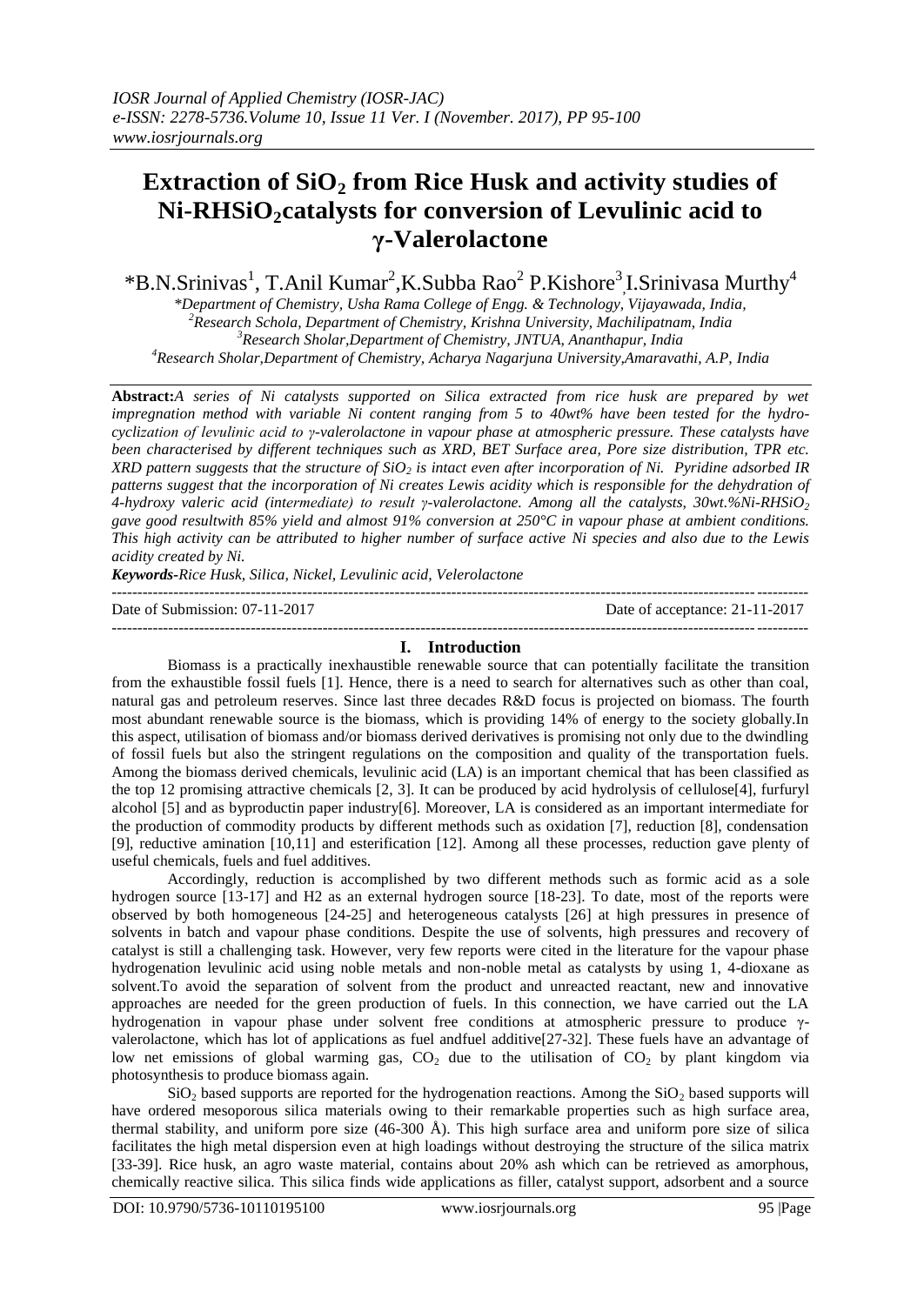for synthesizing high performance silicon and its compounds. Various metal ions and unburnt carbon influence the purity and color of the ash. Controlled burning of the husk after removing these ions can produce white silica of high purity. India produces around 25 million tons of rice husk as widely available waste. From silica ash composites it is understood that characteristics such as a fine particle size (<50 micron) and high reactivity due to its irregular shape, porosity and presence of surface hydroxyl groups,it can be used as support. With open air burning, a variety of silica ash can be produced with acceptable level of carbon impurities [40]. Amorphous white (low-carbon) silica ash is obtained at temperatures above 500°C and depends on the time and the temperature of combustion [41].Amorphous silica of high purity, small particle size and high surface area has tremendous potential as an adsorbent and catalyst/support in fine chemical synthesis. In order to prepare amorphous silica of high purity, treatment of the husk with chemicals before and after combustion was attempted by various researchers. The present study is focused on extraction of  $SiO<sub>2</sub>$  from Rice Husk, activity studies of Ni-RHSiO<sub>2</sub> catalysts for conversion of Levulinic acid to γ-valerolactone and correlation of catalytic performance of these catalysts with their characteristic results.

## **II. Experimental**

## **2.1 Extraction of Silica from rice husk**

First, 10 g of pyrolytic rice husk char were pretreated with 200 ml of HCl (1 M) to remove most of the impurities and to improve the purity of the silica. The char was introduced in a flask and the suspension was boiled for 3 h under reflux condenser and vigorous stirring. Then, the suspension was filtered and the solid was washed with distilled water until neutral pH. Finally the char recovered was dried for 15 h at 120 °C. The next step was to remove the silica with a 15 wt. %  $Na<sub>2</sub>CO<sub>3</sub>$  solution. The char and 200 ml of this solution were introduced in a flask and boiled for 4 h under reflux condenser. The suspension was filtered and the precipitate was washed with distilled water until the pH becomes neutral followed by drying at 120°C for 24 h. The precipitate is the resulting carbon material from which activated carbon materials can be prepared chemical activation process. The filtrate is a solution of sodium silicate, which was subjected to a carbonation process in order to recover the silica. Thus, the solution was heated to around 80°C under continuous flow of carbon dioxide. After 1 h, the carbon dioxide flow was stopped and the solution was cooled down. Finally, the silica precipitate was filtered and dried at 120 $^{\circ}$ C for 24 h and labelled as RHSiO<sub>2</sub>.

## **2.2 Catalyst preparation**

Silica extracted from rice husk from above procedure is used as support for preparation of Ni catalysts.  $Ni/RHSiO<sub>2</sub>$  catalysts with various loadings of the Ni were prepared by wet impregnation method. An aqueous solution containing requisite amount of  $Ni(NO<sub>3</sub>)<sub>2</sub> 6H<sub>2</sub>O$  salt was added to the silica support particles taken in a beaker and heated on a hot plate at 80°C to remove the excess water. The prepared solid mass was dried for 12 h at 100 °C and then calcined at 400 °C for 4 h in air. The catalysts so prepared were designated as xNi-RHSiO<sub>2</sub> where x represents the loading of Ni in wt. %.

#### **2.3 Catalyst characterisation**

## All the above catalysts are characterized by XRD, BET method, FTIR, Py-FTIR, TPR.

#### **2.4 Activity studies**

About 1g of the catalyst particles were sandwiched between the two quartz wool plugs placed at the middle of a fixed bed tubular reactor made up of glass. Prior to the reaction, the catalyst was reduced in a  $H_2$ flow for 4h at 500°C. The reaction was carried out in the temperature range of 250-295 °C with a liquid feed flow rate of 1 ml  $h^{-1}$  using  $H_2$  as carrier. The reaction products were collected at regular intervals of temperature in an ice cooled trap and analyzed by a Flame Ionization Detector (FID) equipped gas chromatograph, with OV-1 capillary column (30 m length, 0.53 mm id).

## **III. Results and discussion**

## **3.1 Surface Area and Pore size**

The surface area and average pore size of the samples are illustrated in Table-1. The surface area of RHSiO<sub>2</sub> is 595.2 m<sup>2</sup>/g and pore size is 3.12 nm. However, there is a notablechange is observed in surface area from 595.2 to 345.6  $m^2/g$  and there is no much variation in pore size after loading of Ni on silica. Variation of surface area and pore volume is observed as the Ni loading increases from 5 to 40 wt% which is due to agglomeration of Ni particles leading to the pore blockage. The pore sizes of Ni incorporated RHSiO<sub>2</sub>are in the range of 2.87-3.11 nm which in agreement with the reported results. As can be seenfrom the XRD, there is no ample change in structural properties of  $RHSiO<sub>2</sub>$  which clearly indicates that the basic structure of  $SiO<sub>2</sub>$  frame work is intact even after Ni loading.

## **3.2 XRD studies**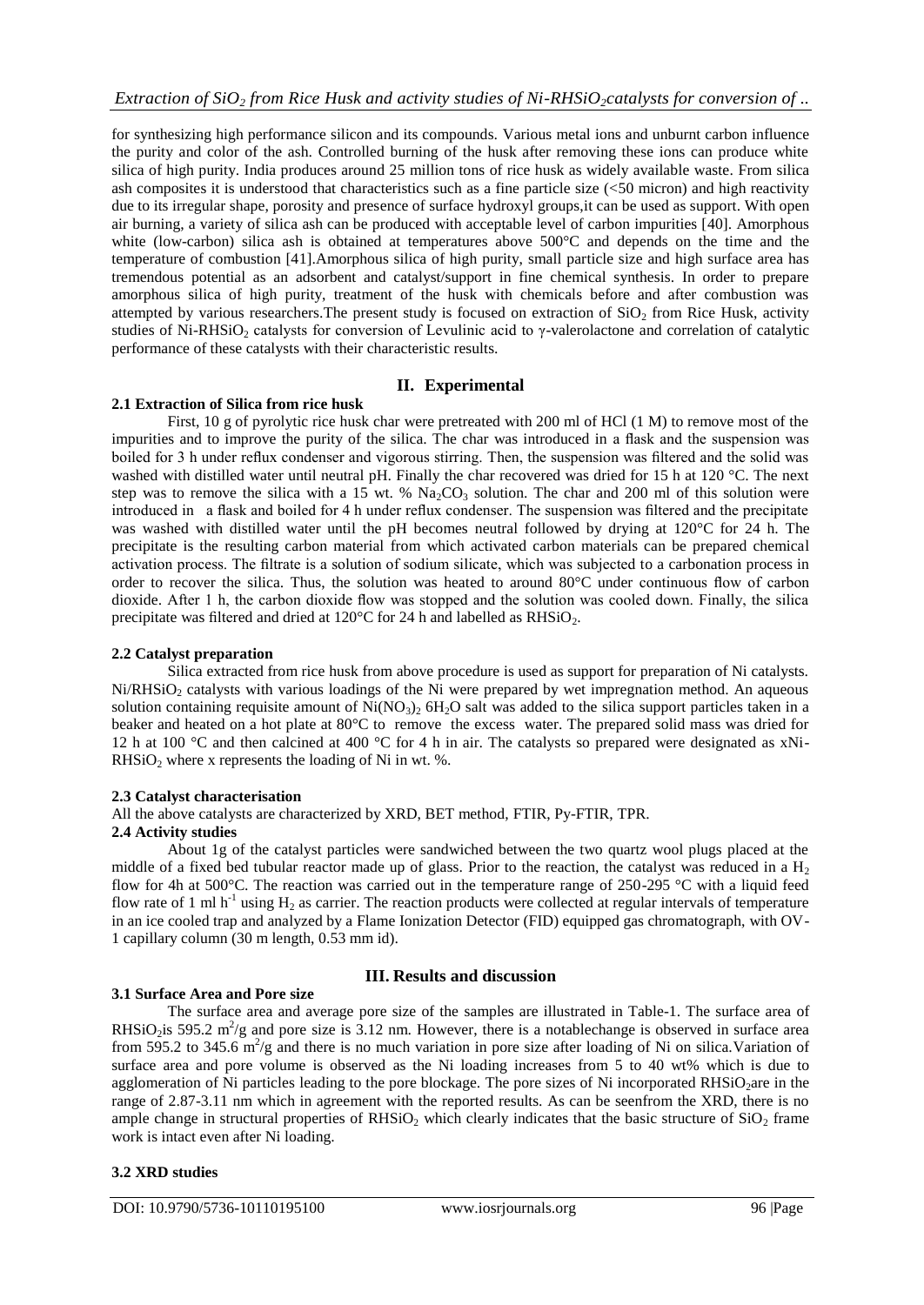The XRD patterns of reduced catalysts are displayed in Fig.1. Sharp diffraction peaks of metallic Ni at 2θ values of 44.2, 53.0 and 78.0 can be seen in XRD patterns of reduced catalysts. As percentage of Ni increases the intensity of nickel peak increases.

## **3.3 FT-IR Studies**

The FT-IR patterns of the all the catalysts are shown in Fig.2. For  $RHSiO<sub>2</sub>$  and various loadings of Nion RHSiO<sub>2</sub> catalysts, the bands at 3734, 3600-3200 and1624cm<sup>-1</sup> respectively are attributed to isolated, hydrogen-bonded surface silanol groups and adsorbed water molecules respectively which are in agreement with literature  $[42, 43]$ . In these materials, the typical Si-O-Si bands around 1078, 812 and 457 cm<sup>-1</sup> associated with the formation of a condensed silica network are present. The siloxane  $- (SiO)^{n-}$  peak appears as a broad and strong peak in the range 1000-1200 cm<sup>-1</sup>. The strong bands at 1076,1050 cm<sup>-1</sup> are attributed to the Si-O-Ni which are in agreement with the earlier reports[44].

## **3.3.1 Pyridine adsorbed FTIR studies**

FTIR analysis of adsorbed pyridine is an excellent technique to discriminate nature of acid sites present in the catalysts (i.e., Bronsted and Lewis acid sites) [45]. It can be seen from the Fig.3 that all samples exhibited a prominent peak at around 1638 cm<sup>-1</sup>, which can be attributed to the pyridine adsorbed on Bronsted acidic sites [46]. It can be seen from the Fig.3 that all samples exhibited IR bands at 1490 and 1455cm<sup>-1</sup> which can be due to the pyridine adsorbed on combination of Bronsted& Lewis acidic sites and Lewis acidic sites, respectively. It is obvious from the figure that all the prepared catalysts exhibit more number of Lewis acid sites accompanied by very low number of Bronsted acid sites. The presence of Lewis acidic sites is helpful to promote the dehydration.

#### **3.4 TPR studies**

Temperature Programmed Reduction (TPR) experiments were carried out in order to explore the extent of reducibility of nickel species and the metal–support interactions [47]. Fig.4 shows the reduction profiles of calcined supported nickel catalysts. It is well known that nickel catalysts supported on rice husk extracted silica (RHSiO2) showed different reduction patterns depending on the nature of interaction between nickel oxide and silica support. Bulk nickel oxide gets reduced at around 400°C [48]. The peak at a Tmax of 450°C can be ascribed to the typical reduction peak of  $Ni^{2+}$  to NiO that interacts strongly with silica. The shoulder peak at higher temperature can be assigned to the reduction of nickel oxide that can be very strongly interacted with the silica.

#### **3.5 Catalytic activity**

The effect of Ni loading on the activity is shown in Fig.5.At  $250^{\circ}$ C and 1 atm pressure,  $5Ni-RHSiO<sub>2</sub>$ shows 75% conversion of levulinic acid in to gamma velerolactone. As metal loading increases the conversion also increases and reaches to 91% over 30Ni-RHSiO<sub>2</sub>catalyst thereafter a slight decrease in conversion was observed on 40Ni- RHSiO<sub>2</sub> which is due to increase in the intensity of Lewis acidity shown in Fig.3.Increase in lewis acidic nature on catalysts helps in cyclisation as well as dehydration reactions. The selectivity to GVL is independent of Ni particle size, but depends on the number of surface Ni species and also Lewis acidity. The uniform porosity of RHSiO<sub>2</sub> through which the reactant/product molecules can easily be passed through the pores is the main reason to show good yields towards products. The stability of catalyst 30Ni-RHSiO<sub>2</sub> which has shown 91% conversion is also studied for 30 hrs. It is observed that the catalyst is showing almost constant performance up to 24 hr. and later marginal decline is observed in conversion of levulinic acid which may be due to coke formation.

## **IV. Figures & Tables**



**Fig.1 XRD patterns of reduced catalysts (a)**  $5Ni-RHSiO<sub>2</sub>$  **(b)**  $10Ni-RHSiO<sub>2</sub>$  **(c)**  $20Ni-RHSiO<sub>2</sub>$ **(d) 30Ni-RHSiO<sup>2</sup> (e) 40Ni-RHSiO<sup>2</sup>**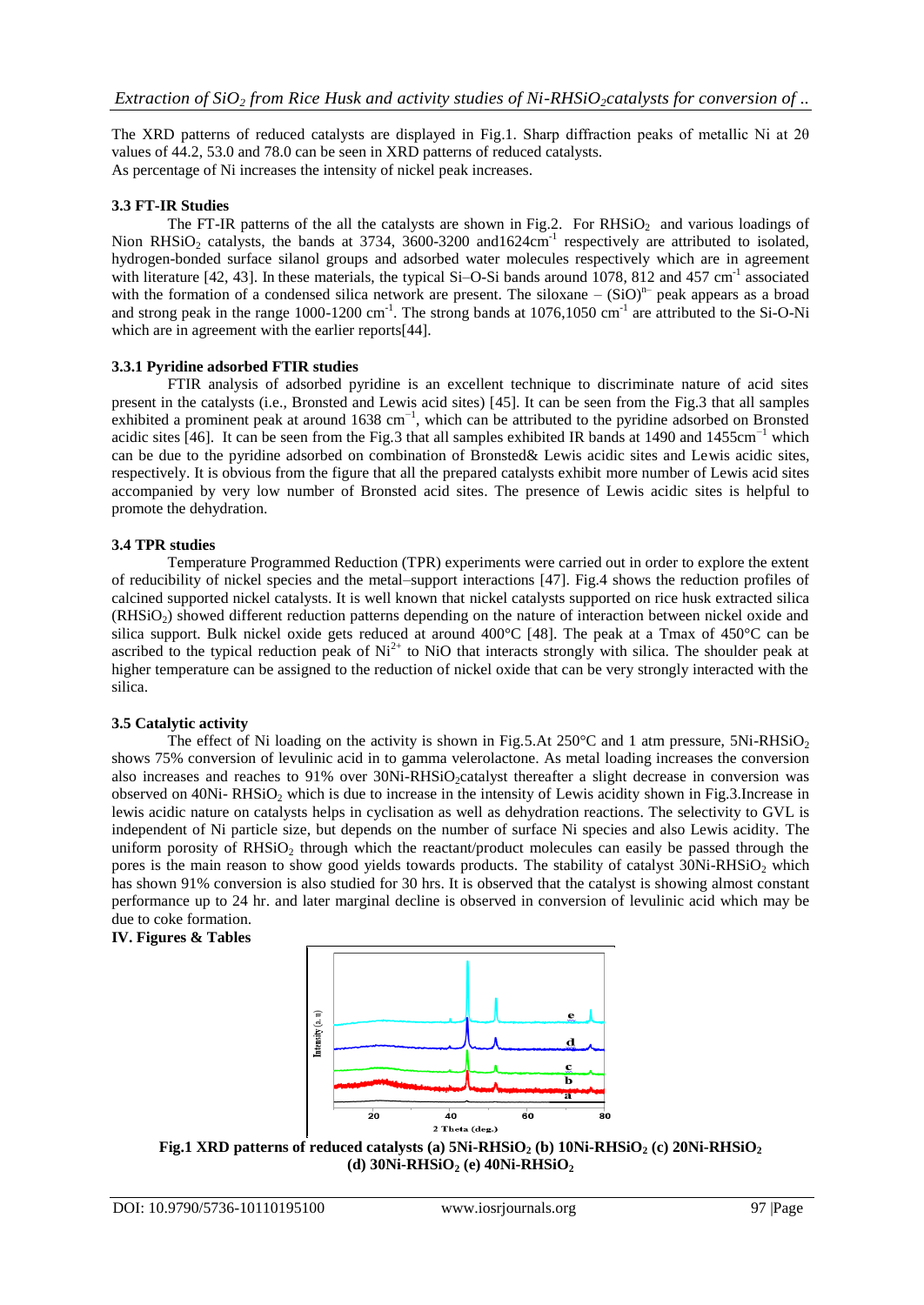

**Fig.2 FT-IR patterns of (a)**  $RHSiO<sub>2</sub>$  **<b>(b) 5Ni-RHSiO**<sub>2</sub> **(c) 10Ni-RHSiO**<sub>2</sub> **(d) 20Ni-RHSiO**<sub>2</sub> **(e) 30Ni-RHSiO<sup>2</sup> (f) 40Ni-RHSiO<sup>2</sup>**



**Fig.3 Pyridine absorbed FT-IR patterns (a) RHSiO<sup>2</sup> (b) 5Ni-RHSiO<sup>2</sup> (c) 10Ni-RHSiO<sup>2</sup> (d) 20Ni-RHSiO<sup>2</sup> (e) 30Ni-RHSiO<sup>2</sup> (f) 40Ni-RHSiO<sup>2</sup>**

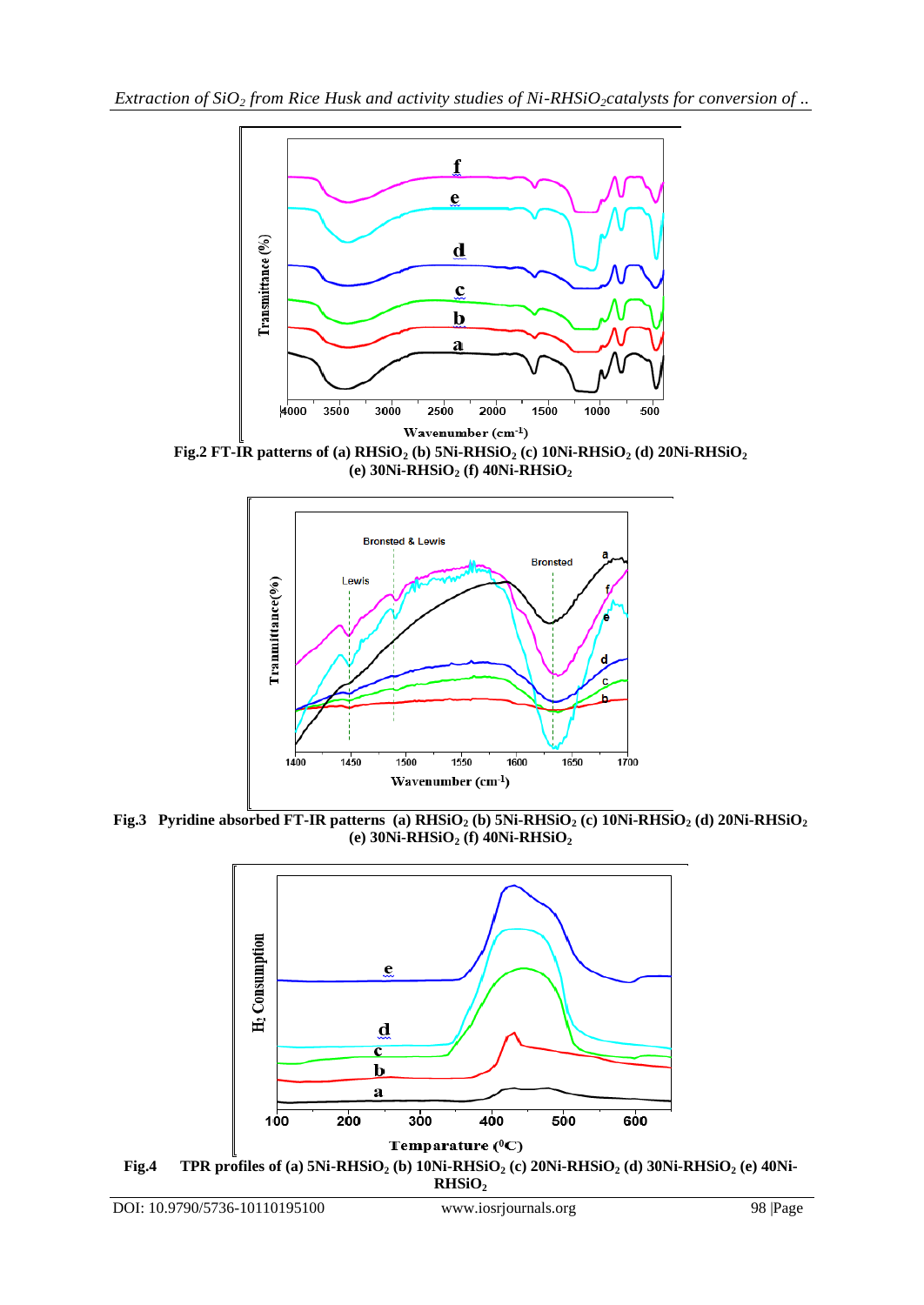

(Reaction Conditions: Weight of the catalyst=1 g, Temperature = 250 °C, Pressure=1 atm, Levulinic acid = 1 ml  $h^{-1}$ , carrier gas  $(H_2) = 1800$  ml  $h^{-1}$ )

**Fig.5 Effect of Ni loading on the activity of the levulinic acid hydro-cyclisation over Ni-RHSiO<sup>2</sup> catalysts.**

|                | $\mathbf{u}$ and $\mathbf{u}$ can be an and poly size of the Kindley callery set |                         |           |
|----------------|----------------------------------------------------------------------------------|-------------------------|-----------|
| S.No.          | Catalyst                                                                         | <b>Surface</b>          | Pore      |
|                |                                                                                  | area(m <sup>2</sup> /g) | Size (nm) |
|                | RHSiO <sub>2</sub>                                                               | 595.2                   | 3.12      |
| $\overline{2}$ | $5Ni-RHSiO2$                                                                     | 474.2                   | 3.04      |
| $\overline{3}$ | $10$ Ni-RHSiO <sub>2</sub>                                                       | 452.1                   | 2.98      |
| 4              | $20Ni-RHSiO2$                                                                    | 411.8                   | 3.11      |
| 5              | 30Ni-RHSiO <sub>2</sub>                                                          | 398.6                   | 3.05      |
| 6              | $40Ni-RHSiO2$                                                                    | 345.6                   | 2.87      |

| Table-1 Surface area and pore size of Ni-RHSiO2 catalysts |
|-----------------------------------------------------------|
|-----------------------------------------------------------|

## **IV. Conclusions**

- The manufacture of silica from rice husk ash works out to be very cheap and cost effective as the main raw material, the rice husk can be obtained at low cost. Activated carbon obtained as the byproduct has a good market value.
- A general procedure is outlined for silica precipitation and activated carbon from rice husk.
- $Ni-RHSiO<sub>2</sub>$  is the inexpensive and environmentally benign catalyst for the production of gamma velerolactonefrom hydrogenation of levulinic acid at atmospheric pressure under solvent free conditions.
- The present results disclose that Ni-based catalysts on rice husk extracted silica are economically viable and alternative to the expensive noble metal catalysts for the hydrogenation of levulinic acid.

#### **Acknowledgments**

The authors would like to thank the financial support from Department of Science and Technology, New Delhi, India, for sanction of a project [DST/IS-STAC/CO2-SR-138/12(G)], Sri Sunkara Rama Brahmam, Chairman, Usha Rama College of Engg. & Tech. Vijayawada for his continuous support during this work and IICT (CSIR), Tarnaka, Hyderabad, India for the technical support.

#### **References**

- [1]. K. S. Deffeyes, Beyond Oil: The View from Hubbert's Peak, Farrar, Straus and Giroux, New York, 2005.
- [2]. J.J.Bozell, L.Moens, D.C.Elliott, Y.Wang, G.G.Neuenscwander, S.W.Fitzpatrick, R.J.Bilski,J.L.Jarnefeld, Resour.,Cons.Recycl.,28, 2000, 227.
- [3]. P.Gullon, A.Romani, C.Vila, G.Garrote and J.C.Parajo, Biofuels,Bioproducts and Biorefining, 6, 2012, 219.
- [4]. (a) D.J. Hayes, S. Fitzpatrick, M.H.B. Hayes, J.R.H. Ross, in: B. Kamm, P.R. Gruber,M.Kamm (Eds.), Biorefineries—Industrial Processesand Products, Wiley- VCH,Weinheim, 1, 2006, 139. (b) D.J. Hayes, Catal. Today, 145, 2009, 138
- [5]. Z. Zhang, K. Dong, Z. Zhao, Chem. Sus. Chem, 4, 2011, 112. [6]. Z.S.He, Chemical Industry and Engineering, 2, 1999, 163
- Z.S.He,Chemical Industry and Engineering, 2, 1999, 163
- [7]. a) A. P. Dunlop, S. Smith, US Patent 2676186, 1955; b) N. Sonoda, S. Tsutsumi, Bull.Chem. Soc. Jpn. 36, 1963, 1311.
- [8]. a) H. A. Schuette, R. W. Thomas, J. Am. Chem. Soc. 52, 1930, 3010; b) A. P. Dunlop,J.Madden, US Patent 2786852, 1957; c) L. E. Manzer,
- [9]. K. W. Hutchenson, US Patent2004254384, 2003; d) L.E.Manzer, WO Patent 2002074760, 2002; e) L.E.Manzer, US Patent20030055270,2003.
- [10]. a) A. A. Bader and A. B. Kontowicz, J. Am. Chem. Soc. 1954, 76, 4465; b) Y. Isoda,M.
- [11]. Azuma, JP Patent 08053390, 1994; c) H. Itsuda, M. Kawamura, JP Patent 61186346, 1986;
- [12]. d) R. E. W. Romeo, Z. G. Gardlund, US Patent 3567686, 1971; e)K.Tabayashi, N. Yamamoto,JP Patentb62070338, 1987; f) G. J. Willems, J. Liska, EP Patent 933348, 1999.